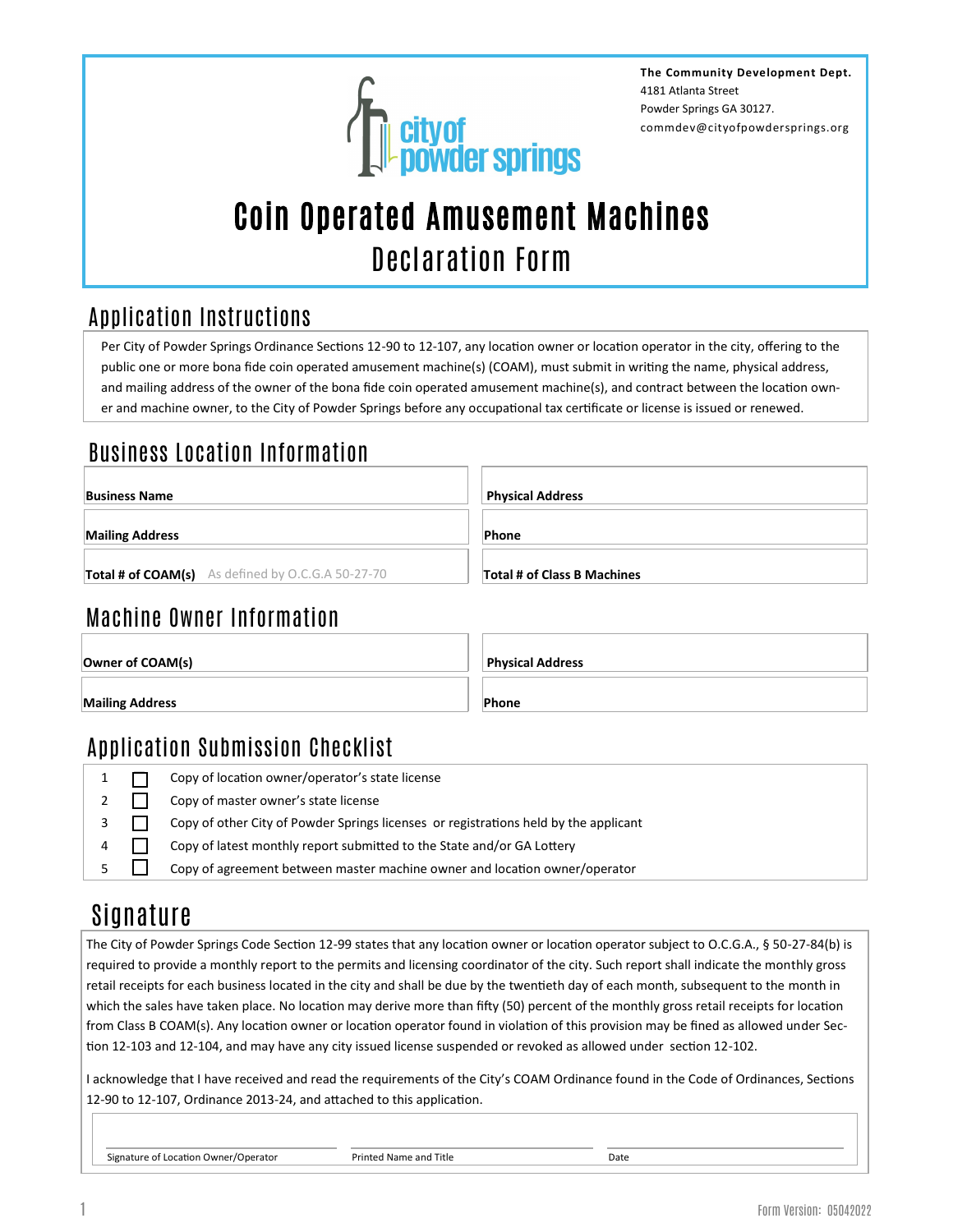

**The Community Development Dept.** 4181 Atlanta Street Powder Springs GA 30127. commdev@cityofpowdersprings.org

# Coin Operated Amusement Machines Monthly Report Form

| <b>Business Name</b>                         | <b>Physical Address</b> |                        |
|----------------------------------------------|-------------------------|------------------------|
|                                              |                         |                        |
|                                              |                         |                        |
| To be completed by LICENCEE ONLY:            |                         |                        |
|                                              |                         |                        |
|                                              | Monthly Sales \$        | <b>Monthly Ratio %</b> |
| Total Receipts <b>NOT</b> from Class B COAMs |                         |                        |
| Gross Receipts COAMs                         |                         |                        |

OR

**Licensee Signature Date**

|                                              | Monthly Sales \$        | <b>Monthly Ratio %</b> |
|----------------------------------------------|-------------------------|------------------------|
| Total Receipts <b>NOT</b> from Class B COAMs |                         |                        |
| Gross Receipts COAMs                         |                         |                        |
| <b>Total Gross Receipts</b>                  |                         |                        |
| Audited by, Accounting Firm Name:            |                         |                        |
| <b>CPA Signature</b>                         | <b>CPA Printed Name</b> | Date                   |

The City of Powder Springs Code Section 12-99 states that any location owner or location operator subject to O.C.G.A., § 50-27-84(b) is required to provide a monthly report to the permits and licensing coordinator of the city. Such report shall indicate the monthly gross retail receipts for each business located in the city and shall be due by the twentieth day of each month, subsequent to the month in which the sales have taken place. No location may derive more than fifty (50) percent of the monthly gross retail receipts for location from Class B COAM(s). Any location owner or location operator found in violation of this provision may be fined as allowed under Section 12-103 and 12-104, and may have any city issued license suspended or revoked as allowed under section 12-102.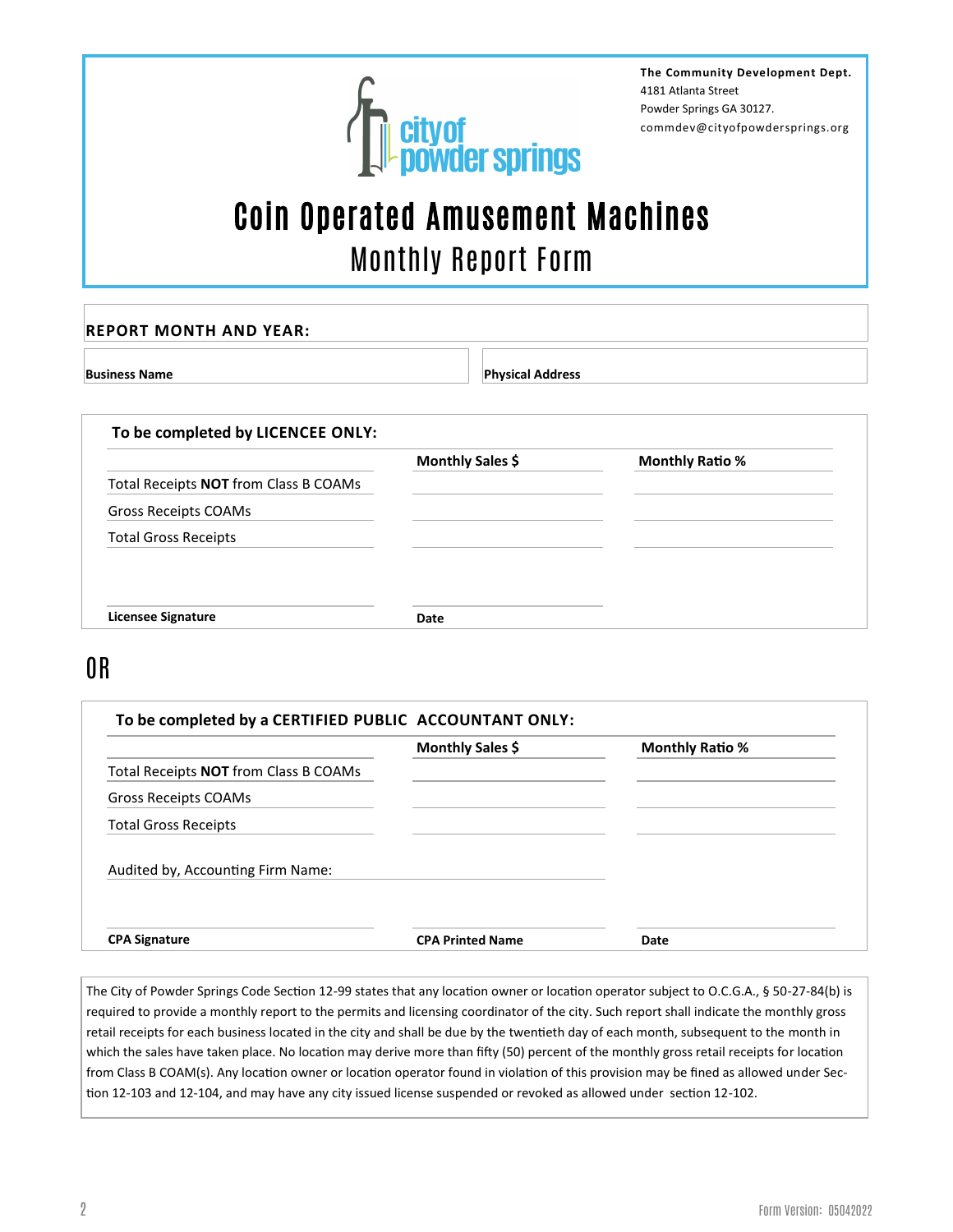

**The Community Development Dept.** 4181 Atlanta Street Powder Springs GA 30127. commdev@cityofpowdersprings.org

# Coin Operated Amusement Machines

City of Powder Springs Ordinance. Sections 12-90 to 12-107

### *ARTICLE V. AMUSEMENT GAME ROOMS<sup>1</sup>*

*DIVISION 1. COIN OPERATED AMUSEMENT MACHINES<sup>2</sup>*

#### **Sec. 12-90. Short title.**

This division of article V shall be known as the City of Powder Springs Coin Operated Amusement Machine Ordinance.

( Ord. No. 2013-024, § 1, 1-6-14 )

#### **Sec. 12-91. Gambling devices prohibited.**

Gambling devices, as that term is defined in O.C.G.A. § 16-12-20 are prohibited in the city, and the ownership, use or transport thereof shall be a misdemeanor pursuant to state law, except as exempted pursuant to O.C.G.A. § 16-12-35.

( Ord. No. 2013-024, § 1, 1-6-14 )

#### **Sec. 12-92. Gambling places prohibited.**

Gambling places, as that term is defined in O.C.G.A. § 16-12-20 are prohibited in the city, and the operation thereof shall be a misdemeanor pursuant to state law.

( Ord. No. 2013-024, § 1, 1-6-14 )

<sup>1</sup>Editor's note(s)—Ord. No. 2013-024, § 1, adopted Jan. 6, 2014, changed the title of Art. V from "Game Rooms" to read as set out herein.

<sup>&</sup>lt;sup>2</sup>Editor's note(s)—Ord. No. 2013-024, § 1, adopted Jan. 6, 2014, amended Div. 1 in its entirety to read as herein set out. Former Div. 1, §§ 12-90—12-101, pertained to game rooms, generally, and derived from Code 1972, §§ 5-1901—5-1913; Ord. No. 82-1, adopted Apr. 5, 1982; Ord. No. 82-8, § 1, adopted June 21, 1982; and Ord. No. 2008-02, § 1, adopted Feb. 4, 2008.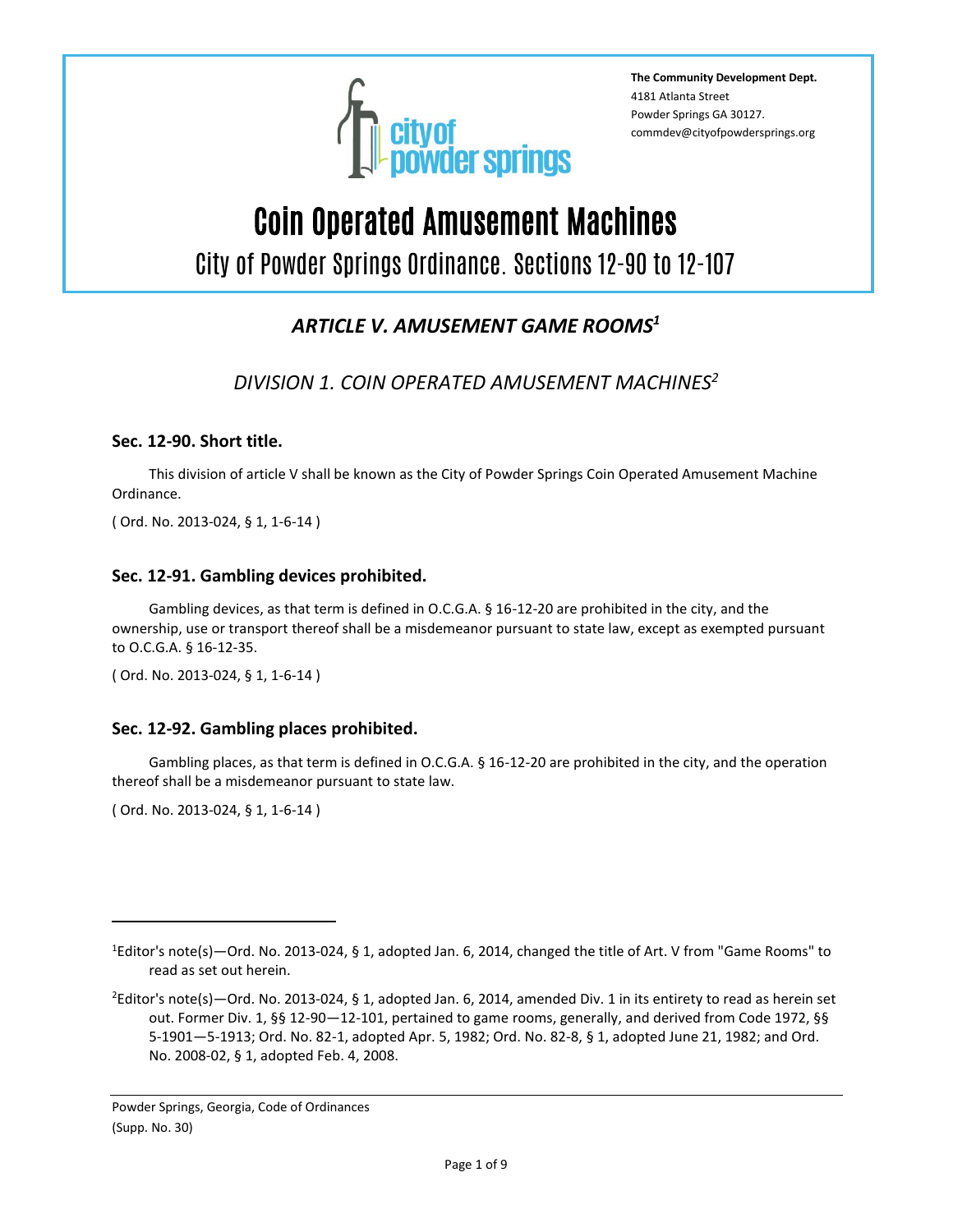#### **Sec. 12-93. Definitions.**

The following words, terms or phrases, when used in this division, shall have the meaning ascribed to them in this division, except where the context clearly indicates a different meaning.

*Amusement game room* means any location provided in O.C.G.A. § 16-12-35(b), (c), or (d) where one (1) or more bona fide coin operated amusement machines are operated that permit non-cash redemption as provided in O.C.G.A.  $\S$  16-12-35(d)(1}(B),(C) or a combination thereof.

*Bona fide coin operated amusement machine* means the same as this term is defined in O.C.G.A. § 50-27- 70(b)(2)(A) and (B) and any applicable regulations of the State of Georgia. Examples of bona fide coin operated amusement machines include, but are expressly not limited to, the following:

- (1) Pinball machines; (2) Console machines; (3) Video games; (4) Crane machines;
- (5) Claw machines; (6) Pusher machines; (7) Bowling machines; (8) Novelty arcade games;
- (9) Foosball or table soccer machines; (10) Miniature racetrack, football or golf machines;
- (11) Target or shooting gallery machines; (12) Basketball machines; (13) Shuffleboard machines;
- (14) Kiddie ride games; (15) Skee-Ball machines; (16) Air hockey machines; (17) Roll down machines;
- (18) Trivia machines; (19) Laser games; (20) Simulator games; (21) Virtual reality machines;
- (22) Maze games; (23) Racing games;
- (24) Coin operated pool table or coin operated billiard table as defined in paragraph (3) of O.C.G.A. § 43-8- 1;
- (25) Any other similar amusement machine which can be legally operated in the Georgia; and
- (26) A machine of any kind or character used by the public to provide music whose operation requires the payment of or the insertion of a coin, bill, other money, token, ticket, card or similar object such as jukeboxes or other similar type of music machine.

The term "coin operated amusement machine" does not include the following:

- (1) Coin operated washing machines or dryers;
- (2) Vending machines which for payment of money dispense products or services;
- (3) Gas and electric meters; (4) Pay telephones; (5 Pay toilets; (6) Cigarette vending machines;
- (7) Coin operated vending machines; (8) Coin operated scales; (9) Coin operated gumball machines;
- (10) Coin operated television sets which provide cable or network programming;
- (11) Coin operated massage beds; (12) Machines which are not legally permitted to be operated in Georgia;
- (13) Machines designed for use by the state lottery commission.

*Class B machine* means a bona fide coin operated amusement machine that allows a successful player to accrue points on the machine and carry over points won on one (1) play to a subsequent play or plays in accordance with O.C.G.A. § 16-12-35 and:

(1) Rewards a successful player in compliance with the provisions of O.C.G.A. § 16-12-35; and

(Supp. No. 30)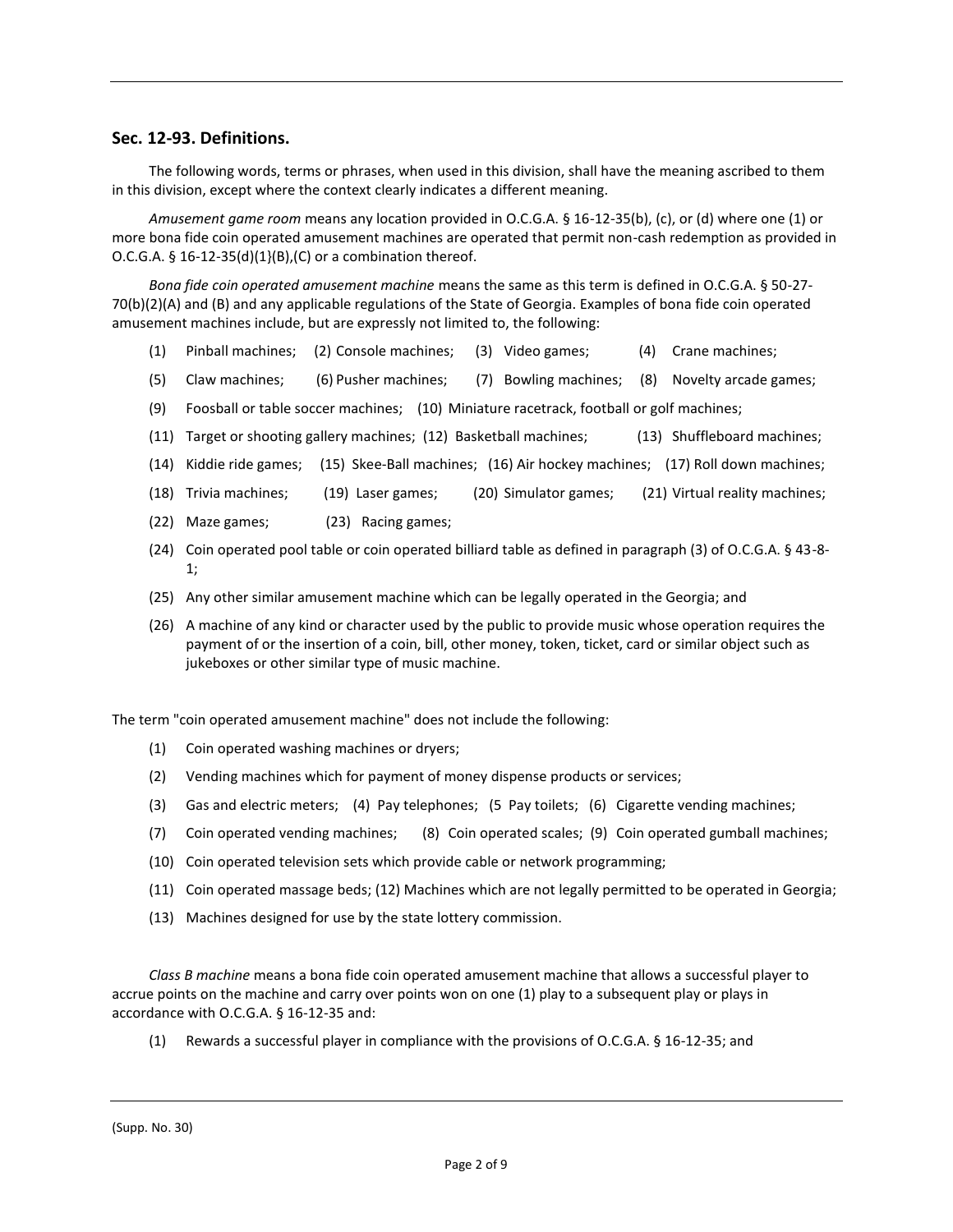(2) Does not reward a successful player with any item prohibited as a reward in O.C.G.A. § 16-12-35 or any reward redeemable as an item prohibited as a reward in O.C.G.A. § 16-12-35.

*Location* means the entire office or area of the business in any one (1) location owned or leased by the same proprietor or proprietors where the lessor or lessors allow the space to be used for business purposes.

*Location owner* or *location operator* means an owner or operator of a business where one (1) or more bona fide coin operated amusement machines are available for commercial use and play by the public.

*Operator* means any person, individual, firm, company, association, corporation or other business entity that exhibits, displays or permits to be exhibited or displayed in any place of business other than his own any bona fide coin operated amusement machine in this state.

*Owner* means any person, individual, firm, company, association, corporation or other business entity owning any bona fide coin operated machine in this state.

( Ord. No. 2013-024, § 1, 1-6-14 )

#### **Sec. 12-94. Number of Class B machines.**

Business owners and business operators are prohibited from offering more than six (6) Class B machines at one (1) business location within the jurisdiction of the city.

( Ord. No. 2013-024, § 1, 1-6-14 )

#### **Sec. 12-95. License required.**

No person, firm or corporation shall engage in the business of an owner or proprietor of an amusement game room, as the term is herein defined, without first having obtained an amusement game room license and without first having paid the license fee. A separate amusement game room license must be obtained for each location in the jurisdiction in which bona fide coin operated amusement machines are operated.

( Ord. No. 2013-024, § 1, 1-6-14 )

#### **Sec. 12-96. Issuance of license.**

Application for a license for operating an amusement game room within the corporate limits of the city shall be made to the permits and licensing coordinator upon a form to be supplied by the city for this purpose. The license application shall include the following information:

- (1) Name, address, and age of the applicant and the date of the application;
- (2) Address or place where the bona fide coin operated amusement machine or machines are to be offered to the public for play and the other business or businesses operated at that place or places;
- (3) Name and address of the owner of the machine or machines and a copy of the owner's master license;
- (4) Name and address of any other business owned or operated by applicant within the corporate limits of the city; and
- (5) List of any other licenses or permits from the city held by the applicant.

Upon issuing a license for an amusement game room, the city official or employee shall provide the licensee with a copy of this article. A license issued in accordance with this article shall be valid until December 31 of the year in which the license was issued.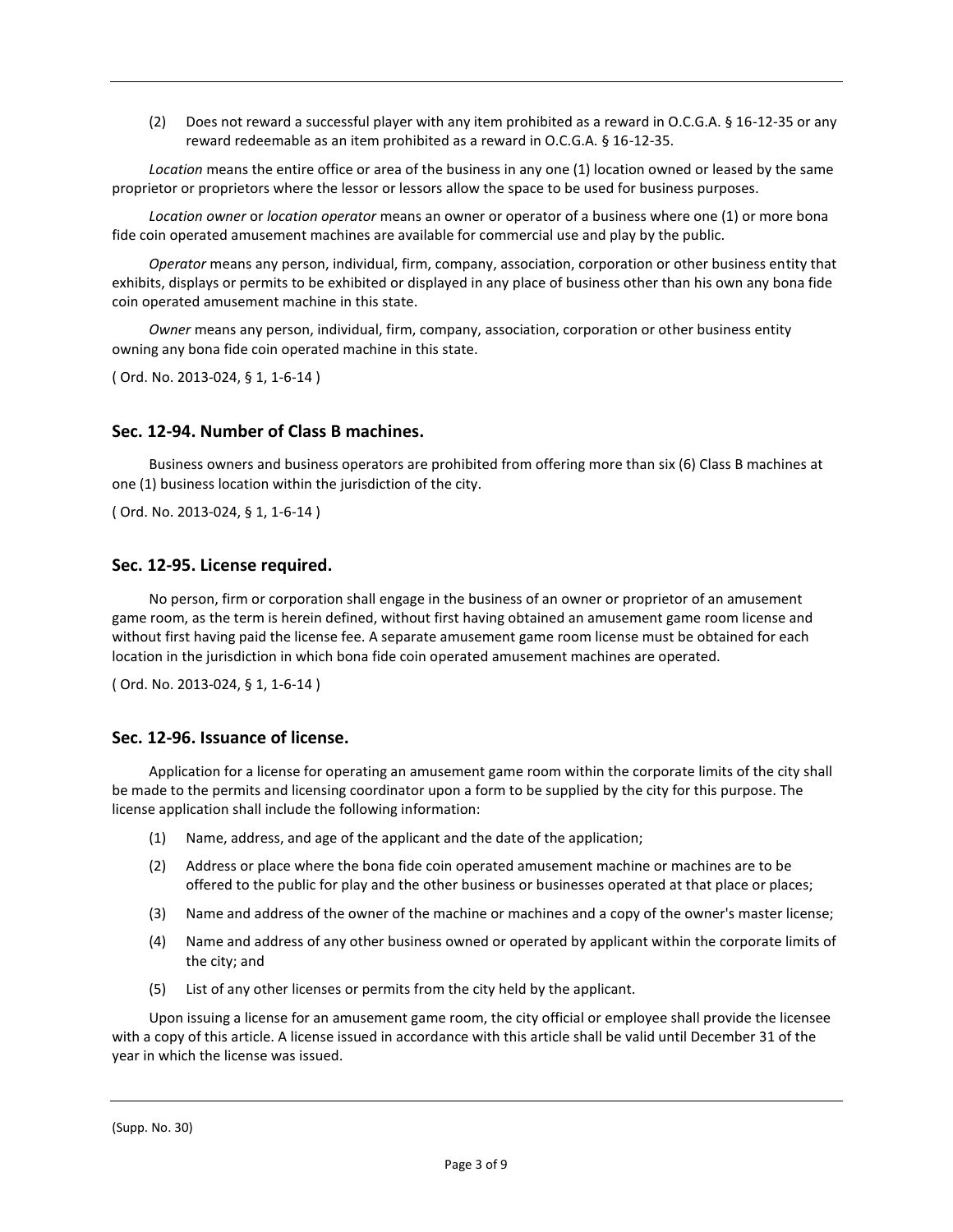( Ord. No. 2013-024, § 1, 1-6-14 )

#### **Sec. 12-97. Occupation tax required.**

No person, firm or corporation shall engage in the business of an owner or proprietor of amusement game room, as the term is herein defined, without first having completed the occupation tax certificate application form, paid the required occupational tax and obtained an occupational tax certificate.

( Ord. No. 2013-024, § 1, 1-6-14 )

#### **Sec. 12-98. Minimum distance requirements.**

Every amusement game room in the city shall comply with the proximity provision for business licensed to sell alcohol set out in O.C.G.A. § 3-3-21 and chapter 3 of this Code. At a public meeting, the mayor and council may waive the application of this provision to an individual location if no alcohol is served or sold at such location.

( Ord. No. 2013-024, § 1, 1-6-14 )

#### **Sec. 12-99. Gross receipts from bona fide coin operated amusement machines and from business.**

- (a) Every amusement game room shall keep records available for inspection by city officials that set out separately annual gross receipts for the Class B amusement games and the other products and services sold at the location.
- (b) Any location owner or location operator subject to O.C.G.A., § 50-27-84(b)(1) is hereby required to provide a monthly report to the permits and licensing coordinator of the city. Such report shall indicate the monthly gross retail receipts for each business location located within the jurisdiction of the city and shall be due by the twentieth day of each month, subsequent to the month in which the sales have taken place. In addition, each owner or operator must allow the local government an annual audit of the reports from the owner or operator to the lottery corporation.
- (c) No location owner or location operator may derive more than fifty (50) percent of such location owner's or location operator's monthly gross retail receipts for this business location in which the Class B machines are situated from such Class B machines and any location owner or location operator found in violation of such provision may be fined and may have any city issued license suspended or revoked as allowed under this Code. Compliance with this section requires both the availability of records for inspection and compliance with the fifty (50) percent of gross retail receipts requirement. Any violations of this provision shall be reported to the Georgia Lottery Corporation.

( Ord. No. 2013-024, § 1, 1-6-14 )

#### **Sec. 12-100. Notice requirements.**

(a) Every amusement game room shall post a conspicuous sign with the following or substantially similar language:

"GEORGIA LAW PROHIBITS GIVING OR RECEIPT OF ANY MONEY FOR WINNING A GAME OR GAMES ON AN AMUSEMENT MACHINE; GIVING OR RECEIPT OF MONEY FOR FREE REPLAYS WON ON AN AMUSEMENT MACHINE; GIVING OR RECEIPT OF MONEY FOR ANY MERCHANDISE, PRIZE, TOY, GIFT CERTIFICATE, OR NOVELTY WON ON ANY AMUSEMENT MACHINE; OR AWARDING ANY MERCHANDISE, PRIZE, TOY, GIFT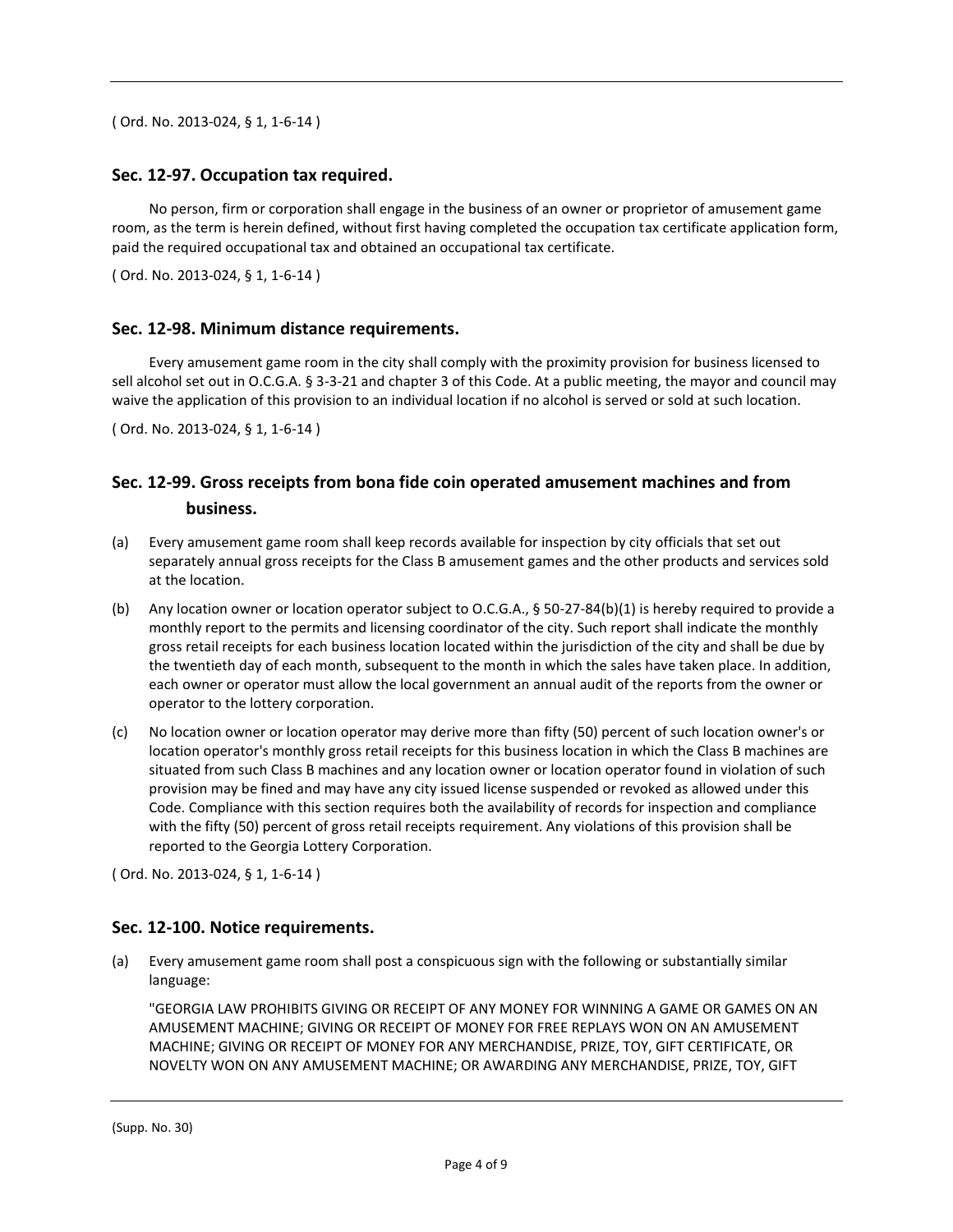CERTIFICATE, OR NOVELTY OF A VALUE EXCEEDING \$5.00 FOR A SINGLE PLAY OF AN AMUSEMENT MACHINE."

- (b) Every amusement game room shall post the license issued by the city conspicuously and permanently.
- (c) The owner or proprietor of each amusement game room shall inform every employee of the acts and omissions prohibited by O.C.G.A. § 16-12-35 and by this Code and of the penalties for violation of O.C.G.A. § 16-12-35 and this Code.

( Ord. No. 2013-024, § 1, 1-6-14 )

### **Sec. 12-101. Compliance with O.C.G.A. provisions relating to master licenses, location licenses, and stickers for individual machines.**

Bona fide coin operated amusement machines may be used in an amusement game room within the city only if the machines are owned by a person who holds a valid master license in accordance with O.C.G.A. § 50-27- 71, and each machine offered to the public for play has a valid permit sticker in accordance with O.C.G.A. § 50-27- 78. In addition, the business owner where the machines are available for play by the public must pay a location license fee in order to obtain a valid location license in accordance with O.C.G.A. § 50-27-71(a.1) and (b). The city official in charge of issuing business licenses shall notify the state commissioner of revenue of any observed violation of O.C.G.A. § 50-27-71 or § 50-27-78.

( Ord. No. 2013-024, § 1, 1-6-14 )

#### **Sec. 12-102. License suspension and revocation.**

- (a) The city may suspend or revoke the city issued license of any location owner or location operator to manufacture, distribute, or sell alcoholic beverages as a penalty for the conviction of the business owner or business operator of a violation of the O.C.G.A., § 16-12-35, subsection (e), (f),or (g).
- (b) The city may suspend or revoke the license of any location owner or location operator of any other license granted by the municipality as a penalty for the conviction of the business owner or business operator of a violation of the O.C.G.A., § 16-12-35, subsection (e), (f), or (g).
- (c) The suspension or revocation of licenses under this Code section shall be in accordance with the following guidelines of due process:
	- (1) No license which has been issued or which may be issued pursuant to this division shall be suspended or revoked except for due cause and after hearing and upon prior three-day written notice to the holder of the license of the time, place and purpose of the hearing and a statement of the charges upon which the hearing shall be held.
	- (2) The term "due cause" for the purposes of this section shall include, but not be limited to:
		- a. Conviction of, or the entering of a plea of guilty or nolo contendere by, the licensee or any of his employees or any person holding an interest in the license for any felony, any law, administrative regulation or ordinance involving alcoholic beverages, gambling or narcotics, or tax laws.
		- b. Conviction of, or the entering of a plea of guilty or nolo contendere by, the licensee or any of his employees or any person holding an interest in the license.
		- c. Suspension or revocation of any state license required as a condition for the possession, sale or distribution of alcoholic beverages.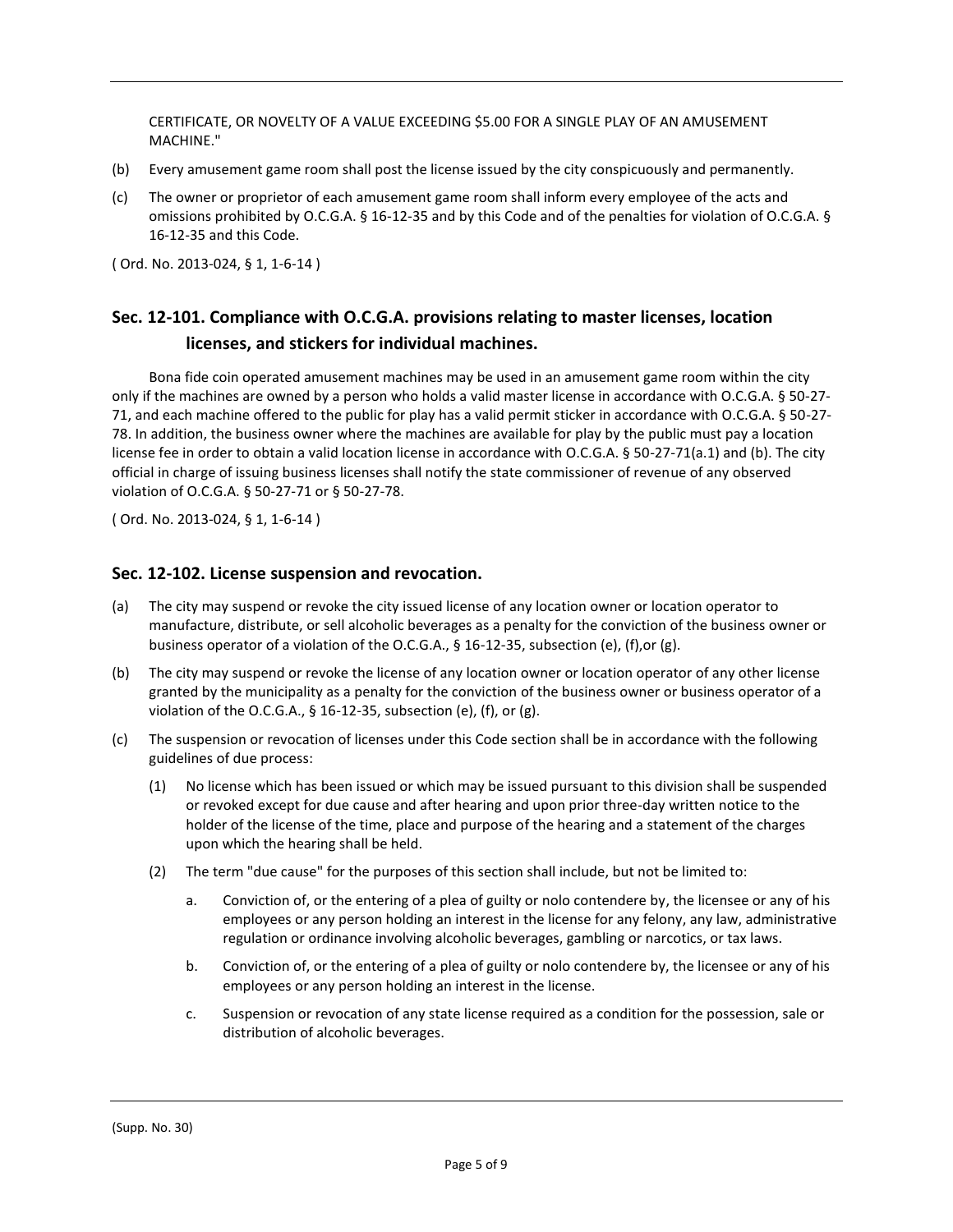- d. Material falsification of any fact given in an application for a license issued under this chapter or bearing upon the licensee's qualification therefor. Any act which may be construed as a subterfuge in an effort to circumvent any of the qualifications for a license under this chapter shall be deemed a violation of the requirement attempted to be circumvented.
- e. Failure to meet or maintain any standard prescribed by this division as a condition or qualification for holding a license.
- f. Any other factor known to or discovered by the city whereby it is objectively shown the licensee, any of the licensee's employees or any person holding an interest in a license, has engaged in conduct at or involving the licensed business or has permitted conduct on the licensed premises that constitutes a violation of federal or state law, local ordinance or administrative regulations involving alcoholic beverages, gambling or narcotics for all alcohol licensed businesses and including any sex offense under state law or local ordinances with respect to businesses licensed for on-premises consumption. With respect to this section, it shall be rebuttably presumed that the violative act was done with the knowledge or consent of the licensee; provided, however, that such presumption may be rebutted only by evidence which precludes every other reasonable hypothesis save that such licensee did not know, assist or aid in such occurrence, or in the exercise of full diligence that such licensee could not have discovered or prevented such activity.
- (3) Notice of suspension or revocation proceedings shall be served on the person named as licensee in the application. Notice shall be in writing. The notice may be served personally or by first class mail. If by mail, the notice shall be addressed to the licensee at its address as provided by the licensee to the municipality. The burden shall be on the licensee to provide notice, in writing, of any change of address for service of notices and process. In the case of service by mail of any notice required by this chapter, the service is complete at the time of deposit in the United States Postal Service.
- (4) The hearing shall be conducted by a hearing officer appointed by the mayor of the city council. The hearing officer shall be an attorney licensed to practice in the state who is disinterested in the proceeding.
- (5) Hearings shall be only as formal as necessary to preserve order and shall be compatible with the principles of justice. The city attorney shall present the city's case and bear the burden of proving by a preponderance of the evidence that due cause exists to suspend or revoke the license. At the hearing the licensee shall have the right to represent itself or be represented by counsel, may cross examine all witnesses offered by the city, and may call witnesses and present evidence in its own behalf. Formal rules of evidence shall not apply to hearings under this section, although the hearing officer shall have the right to exclude evidence which carries no indicia of reliability. All testimony shall be offered under oath or affirmation.
- (6) The hearing officer shall make his final determination within ten (10) business days of the completion of the hearing. The decision shall be placed in writing and contain the hearing officer's findings of fact, conclusions of law, and decision as to sanction, if any. Such sanction may include one (1) or more of the following: revocation of the license, suspension of the license for no more than twelve (12) months, imposition of a probationary period not to exceed twelve (12) months, and/or a civil monetary penalty not to exceed the amount allowed under the city charter. Progressive sanctions, depending on the severity of the violation, are encouraged but not required. Where the remaining term of the license is less than twelve (12) months, imposition of suspension or probation for a period in excess of the term of the existing license shall be applied to any renewal license. A subsequent violation within a probationary period shall be cause for revocation and/or denial of license renewal. A total of three (3) separate and unrelated violations within twenty-four (24) months, whether or not within a probationary period, shall be grounds for permanent revocation.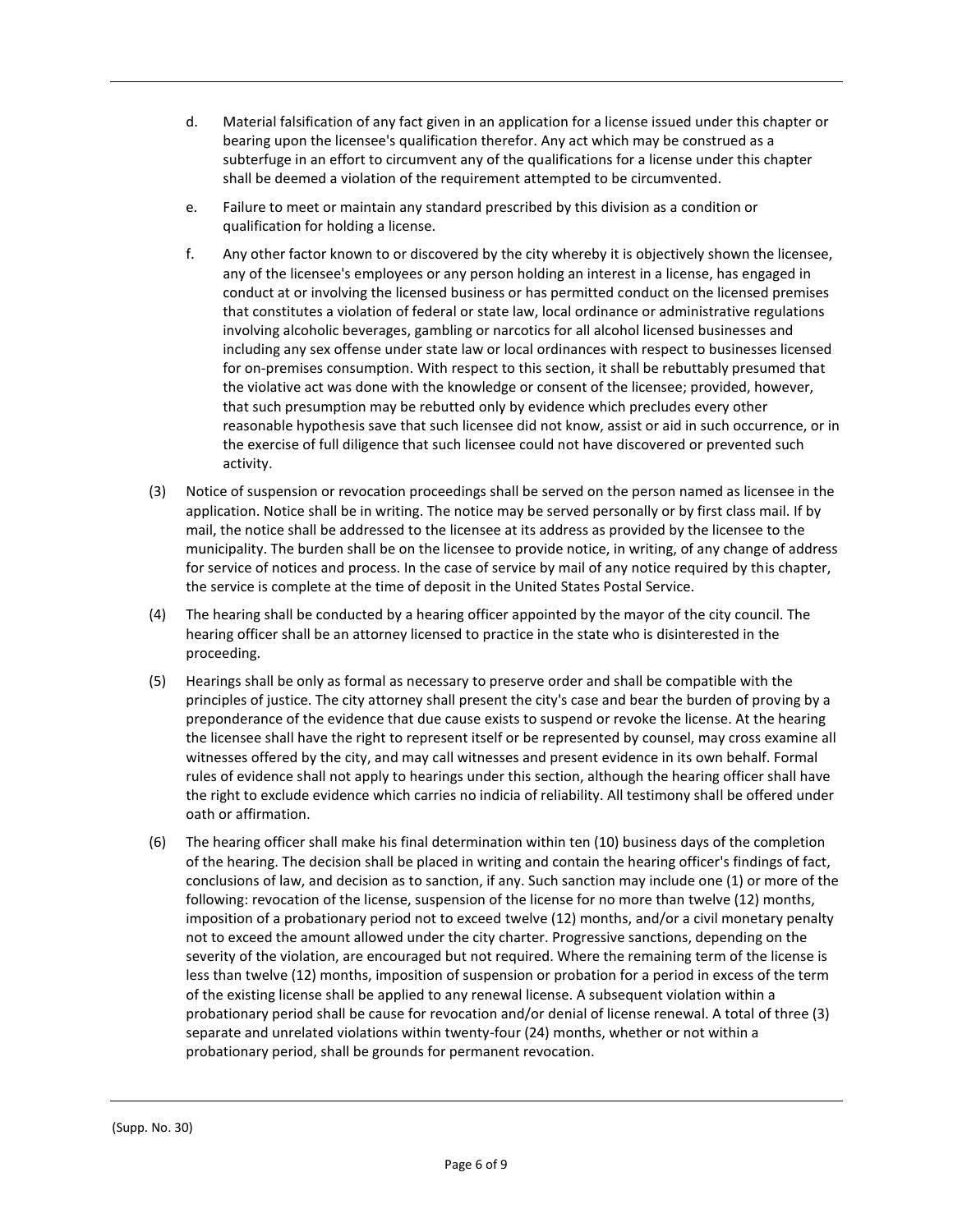- (7) The hearing officer's decision shall be personally served or mailed by certified mail, return receipt requested to the licensee and his attorney, with a copy to the city attorney, within ten (10) business days of the close of the hearing. The decision of the hearing officer shall constitute final action by the city, subject to review upon petition for certiorari to the superior court.
- (8) Upon receipt of notice of adverse action against the licensee under this section, the licensee may waive its right to a hearing and stipulate to a sanction, as recommended by the city manager, in consultation with the chief of police. Any stipulation entered under this subsection shall be in writing, signed by the licensee, and non-appealable.

( Ord. No. 2013-024, § 1, 1-6-14 )

#### **Sec. 12-103. Criminal penalties for violations by owners or operators of amusement game rooms.**

- (a) Penalties for violation of the provisions of this division by the owner or operator of an amusement game room, after conviction in the municipal court of the city, or other court of competent jurisdiction are as follows:
	- (1) *First offense:* Fine not to exceed five hundred dollars (\$500.00) for each violation.
	- (2) *Second offense:* Fine not to exceed seven hundred fifty dollars (\$750.00) for each violation, suspension of the owner or operator's license for offering any amusement game at the location for not more than three (3) months, or both.
	- (3) *Third offense:* Fine not to exceed one thousand dollars (\$1,000.00) for each violation, suspension or permanent revocation of the owner or operator's license for offering any amusement game at the location, or suspension of other permits and licenses granted by the city for not more than six (6) months, or any combination of these penalties.
- (b) The fines listed in the penalties for violation of this division may be imposed by the judge of the municipal court of the city, or the judge of any other court of competent jurisdiction. Suspension or revocation of the owner or operator's license for offering any amusement game at the location where the violation occurred, and suspension of other permits and licenses granted by the city may be imposed by the mayor and council after a public hearing as described in section 12-102 of this division.
- (c) Offering one (1) or more bona fide coin operated amusement machine games in violation of an order suspending or revoking the license for the offering of any amusement game at the location is punishable, after conviction in the municipal court of the city, by a fine not to exceed one thousand dollars (\$1,000.00), imprisonment not to exceed thirty (30) days, or both such fine and imprisonment.

( Ord. No. 2013-024, § 1, 1-6-14 )

#### **Sec. 12-104. Penalties for violations by those who play bona fide coin operated machines in violation of law or ordinance.**

The municipal court of the city, or any other court of competent jurisdiction is authorized to impose the following penalties on any person convicted of receiving money as a reward for the successful play or winning of any bona fide coin operated amusement machine from any person owning, possessing, controlling or overseeing such bona fide coin operated amusement machine or any person employed by or acting on behalf of a person owning, possessing, controlling or overseeing a bona fide coin operated amusement machines:

(1) *First offense:* Fine not to exceed two hundred fifty dollars (\$250.00) for each violation.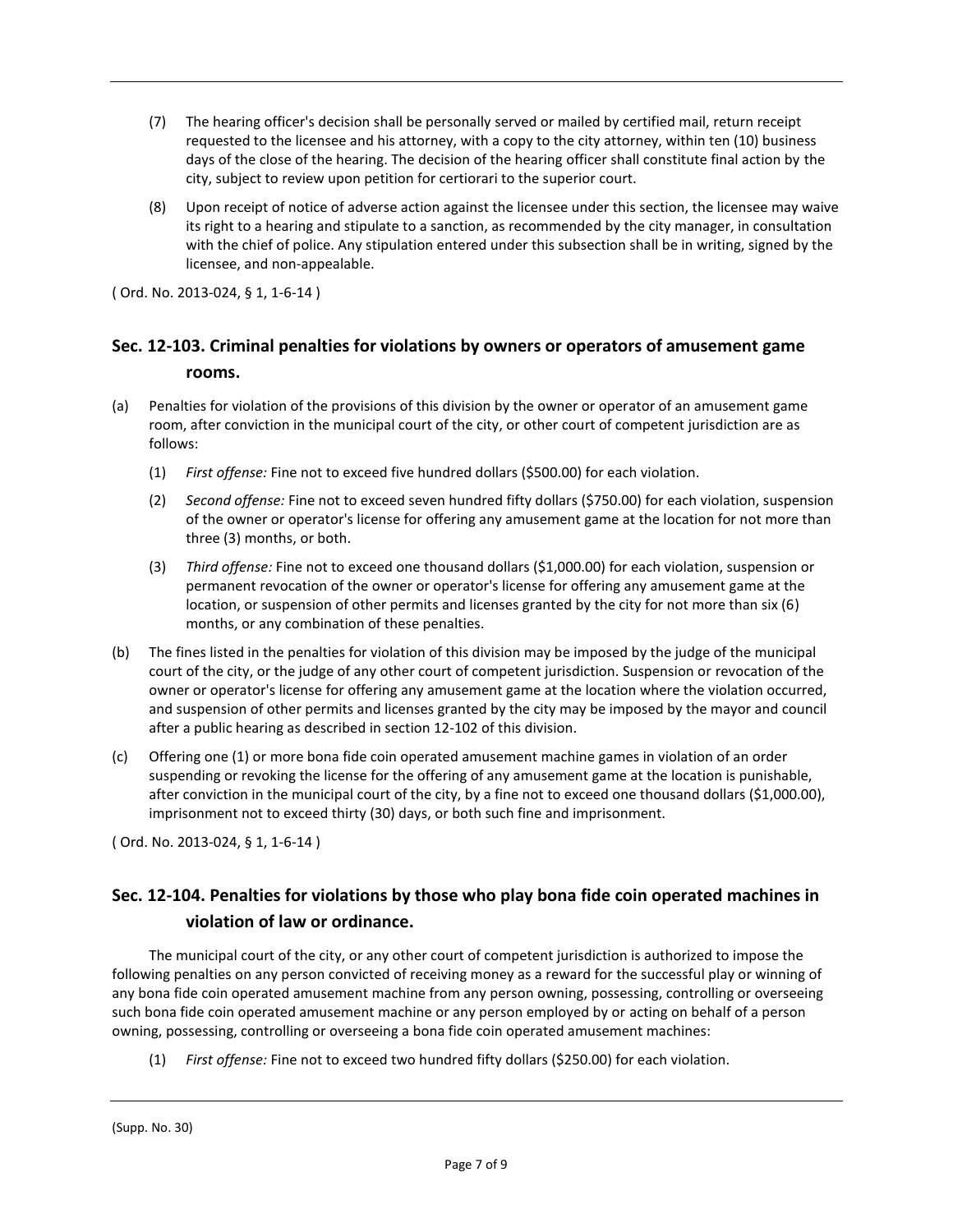(2) *Second and subsequent offense:* Fine not to exceed five hundred dollars (\$500.00) for each violation.

( Ord. No. 2013-024, § 1, 1-6-14 )

#### **Sec. 12-105. Operating regulations.**

All businesses operating as an amusement game room hereunder shall be subject to the following regulations:

- (1) *Devices to be kept in plain view; gambling devices prohibited.* All bona fide coin operated amusement machines shall at all times be kept and placed in plain view of and open and accessible to any person(s) who may frequent or be in any place of business where such machines are kept or used. Nothing in this section shall be construed to authorize, permit or license any gambling device of any nature whatsoever.
- (2) *Inspection.* The chief of police may inspect or cause the inspection of any location in which any such bona fide coin operated amusement machine(s) are operated or set up for operating, and may inspect, investigate and test such machines as needed.
- (3) *Attendant required.* It shall be unlawful for any location owner or location operator to open the location to the public unless an attendant is present. Said attendant shall be of sufficient mental and physical capacity so as to be able to provide aid to patrons if needed or desired. Said attendant shall not be less than eighteen (18) years of age.
- (4) *Loitering.* As used in this section, "loitering" shall mean remaining idle in essentially one (1) location and shall include the concepts of spending time idly, loafing or walking about aimlessly, and shall be unlawful for any person, firm or corporation licensed to operate an amusement game room to permit loitering on or in the immediate vicinity of any machine or business premises regulated hereunder in such a manner as to:
	- a. Create or cause to be created a danger of a breach of the peace;
	- b. Create or cause to be created any disturbance of the peace, as defined by law;
	- c. Obstruct the free passage of pedestrians or vehicles;
	- d. Obstruct, molest or interfere with any person lawfully in a public place.
- (5) *Shirt and shoes required.* All location owners and location operators shall require shirts and shoes to be worn at all times by any person frequenting their location.

( Ord. No. 2013-024, § 1, 1-6-14 )

#### **Sec. 12-106. Licenses and permits nontransferable.**

- (a) Licenses required in this division are nontransferable. All businesses that have bona fide coin operated amusement machines on the premises shall display, in plain view, the current amusement game room license and occupational tax certificate issued by the city.
- (b) The issued license shall not be transferred to another owner at the same site within the city. A new owner or proprietor must first obtain a new license if they are going to operate in the same or different location in the city.

( Ord. No. 2013-024, § 1, 1-6-14 )